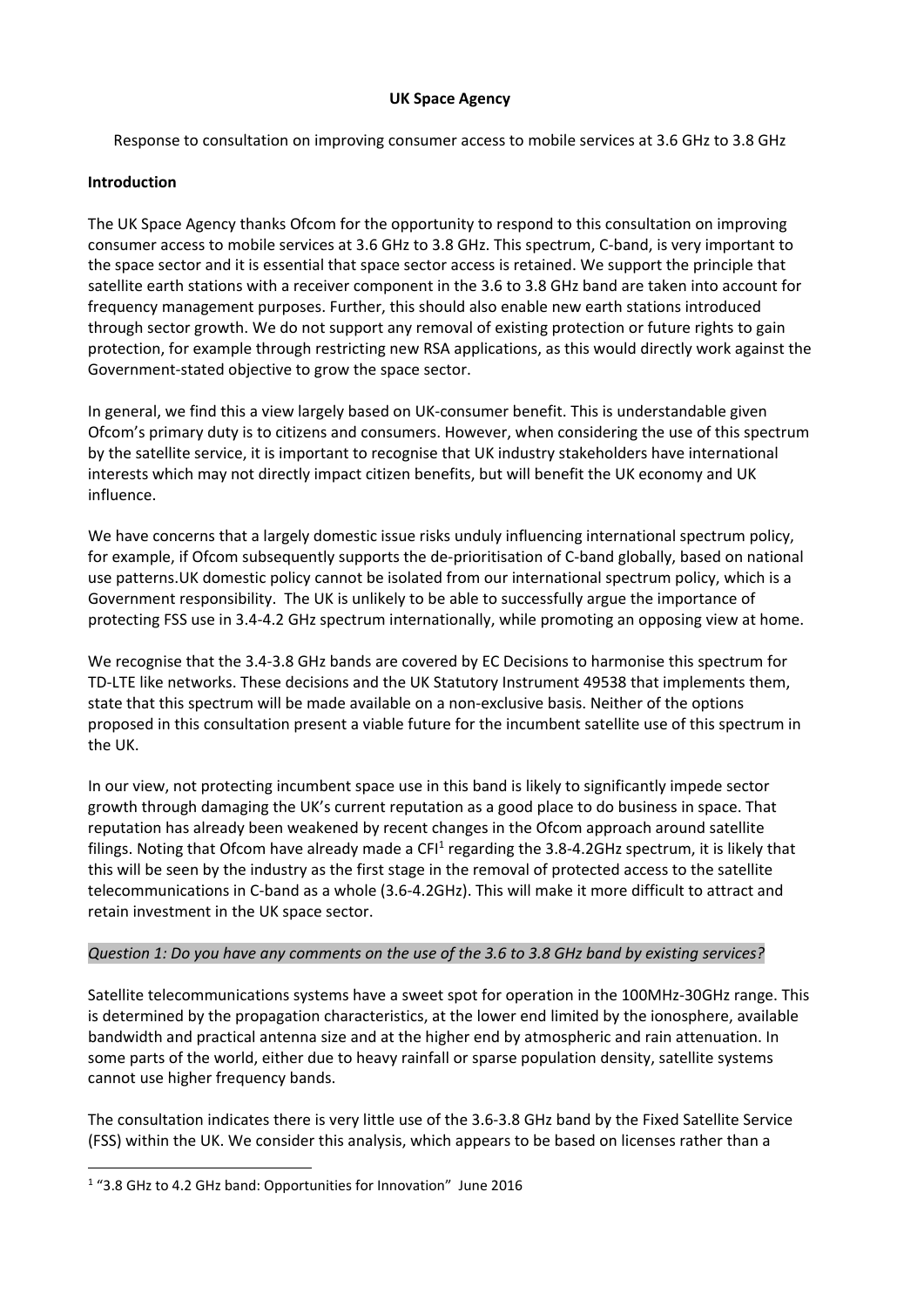survey, may have resulted in an underestimate of UK use of satellites. With the limited terrestrial use to date, the majority of users may not have felt the need to apply for RSA. It is unlikely many stakeholders will have referred to the Ofcom web pages without prompting as they would not realise the need to.

We recognise that Ofcom do not have an industrial support mandate, however government departments are mandated to support growth and UK Space Agency is keen to ensure that UK domestic market priorities do not adversely impact UK competitiveness, overseas earnings and sector growth. A weakness in this analysis is that it does not consider UK interests in the FSS use of this band overseas. These interests were reflected in Ofcom's Spectrum Strategy Consultation, which closed in May 2016, though as yet we have not seen a statement or space spectrum strategy following on from that consultation.

# Question 2: Do you agree with our identification of a trend towards the use of mobile in the 3.6 to 3.8 *GHz band?*

We do not see this as proven yet. There is too little evidence given in this document to justify a reallocation of this band to exclusive terrestrial mobile use, i.e. without ensuring the protection of incumbent and future space services. We recognise the band is subject to EC decisions as outlined above, and we base this view on the following:

- No demand study evidence is given and the parameters for mobile use are not finalised.
- Mobile operators are still not making full use of their current allocations and have not yet demonstrated if/when they need this spectrum.
- Large fractions of the UK still do not have reliable 3G/4G coverage in lower frequency bands. Moving to higher frequencies will not improve coverage. It would increase capacity but this would be better satisfied at very much higher frequencies where there is more bandwidth and which are also being considered as part of the WRC‐19 process.
- The current terrestrial broadband use in this spectrum does not appear to have been successful in the market and there is no evidence provided that future mobile services would be any more successful.
- No case has been presented in this consultation that this spectrum will be globally harmonised, support in Europe does not translate into wider international support.

Mobile systems should be using higher frequency bands to deliver high-capacity services. Currently this use is largely limited by technology rather than propagation. Providing additional spectrum at significant cost to incumbent spectrum users, discourages the development of a mobile technology that would be able to exploit higher frequency spectrum.

There is an argument given over harmonisation. Satellite systems within the band are already harmonised while mobile systems are not, so this is an opportunity to ensure more equitable sharing. This would require a change in the way mobile operators approach the spectrum they use away from outright expectation of ownership and more towards peaceful co‐existence.

The consultation references future European Commission decisions. The UK has decided to leave the European Union and references to future European policy with respect to future spectrum decisions may no longer be appropriate. Instead, only the current and planned UK statutory instruments should be referenced. These state that Ofcom must make this spectrum available, but on a non-exclusive basis. That would imply existing users should still be protected and would eliminate the remove option.

Question 3: Do you agree with our high level proposal to make 116 MHz within the 3.6 to 3.8 GHz band available for mobile and 5G services, bearing in mind our statutory duties and the high level trends we *have identified?*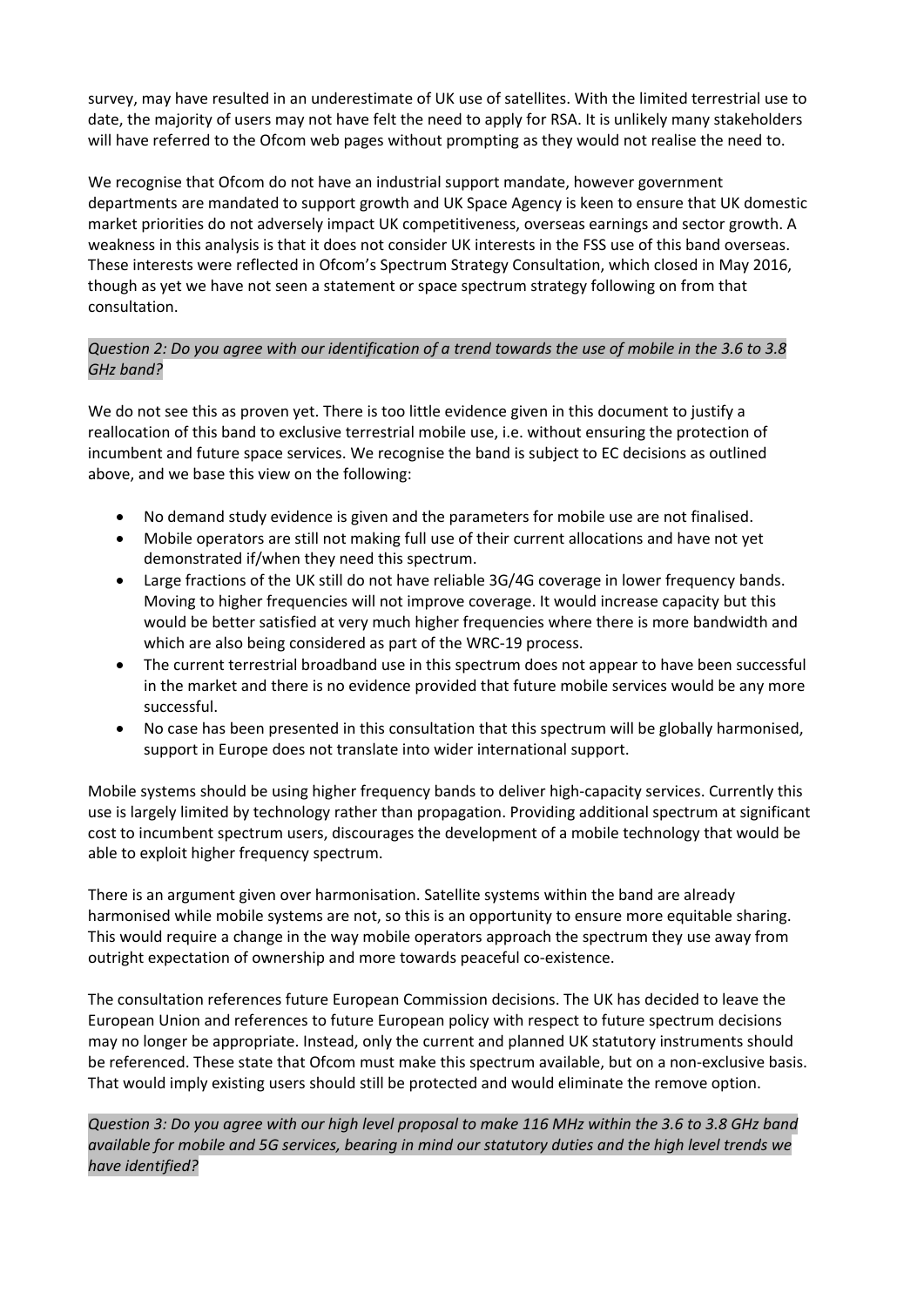We do not agree with making the band exclusively or universally available to mobile and 5G for reasons given above and elsewhere in this response. There may be good solutions that would allow mobile use of this band while protecting space use, however these have not yet emerged. The characteristics of 5G are not yet defined but it is clear that 5G systems similar to 3G/4G would need large exclusion zones to protect satellite ground stations. We fear this would either be used to price satellite operators out of spectrum through the introduction of unmanageable<sup>2</sup> opportunity costs or in practice these zones would not be implemented, resulting in interference to satellite ground stations. It would also be very difficult to introduce new ground stations if this required new constraints on deployed mobile networks.

In particular, the statement under 7.9 "We are currently considering policies to stimulate such a change." Is worrying as it implies Ofcom are considering implementing high fees that may discourage future space sector growth. Would this just apply here or across all bands?

## *Question 4: Do you agree with our general approach regarding spectrum currently licensed to UK Broadband?*

We would be very concerned over any relaxation in the requirement for UK broadband to coordinate with satellite ground stations.

*Question 5: Do you agree with our assumptions, methodology, and conclusions with regards to potential coexistence between mobile and existing fixed links and satellite earth stations? Please refer to annex 5 for further details.*

We agree with the methodology though we do not consider that there are only 19 satellite ground stations in the UK, nor that this number will not grow in the future. Some of the assumptions over mitigation need further testing. It is not clear from the consultation what propagation assumptions were used here so we would be interested in understanding how this was modelled. The identification of interference from 80km distance is not unexpected. This is likely to be a problem when high power mobile base stations are sited at elevated locations and is likely to require mitigation to be taken by the mobile operator to prevent interference to the fixed satellite service.

## *Question 6: Do you have a view on any of the two options we identified?*

Neither of these options takes full account of international and industrial considerations, in particular the growth obligation. We can support some elements of option A, which we comment on below. We do not support any of the proposals in option B.

Under option A, paragraph 9.6 is initially reassuring as it aims to prevent interference to satellite earth stations. However it also raises concern in that it refers to existing infrastructure and does not allow for growth through the introduction of new earth stations. Paragraph 9.7 has the same issue.

Paragraph 9.8 implies it has already been decided to eventually remove space from the band through "incremental reductions in usage in this band by fixed links and satellite earth stations." This would not be acceptable to the space sector.

Any increase in spectrum charging that might apply to the sector based on opportunity cost as indicated in paragraph 9.9 would be widely interpreted as an attempt by the UK to price the space sector out of its current spectrum allocations. That would set a precedent where future spectrum reallocations are at risk that will undermine confidence in future investment in the UK.

<sup>&</sup>lt;sup>2</sup> Earth stations need protection across a large range of frequencies due to their international activity and use of in-space infrastructure. The opportunity costs rapidly become high, forcing incumbents out of business.